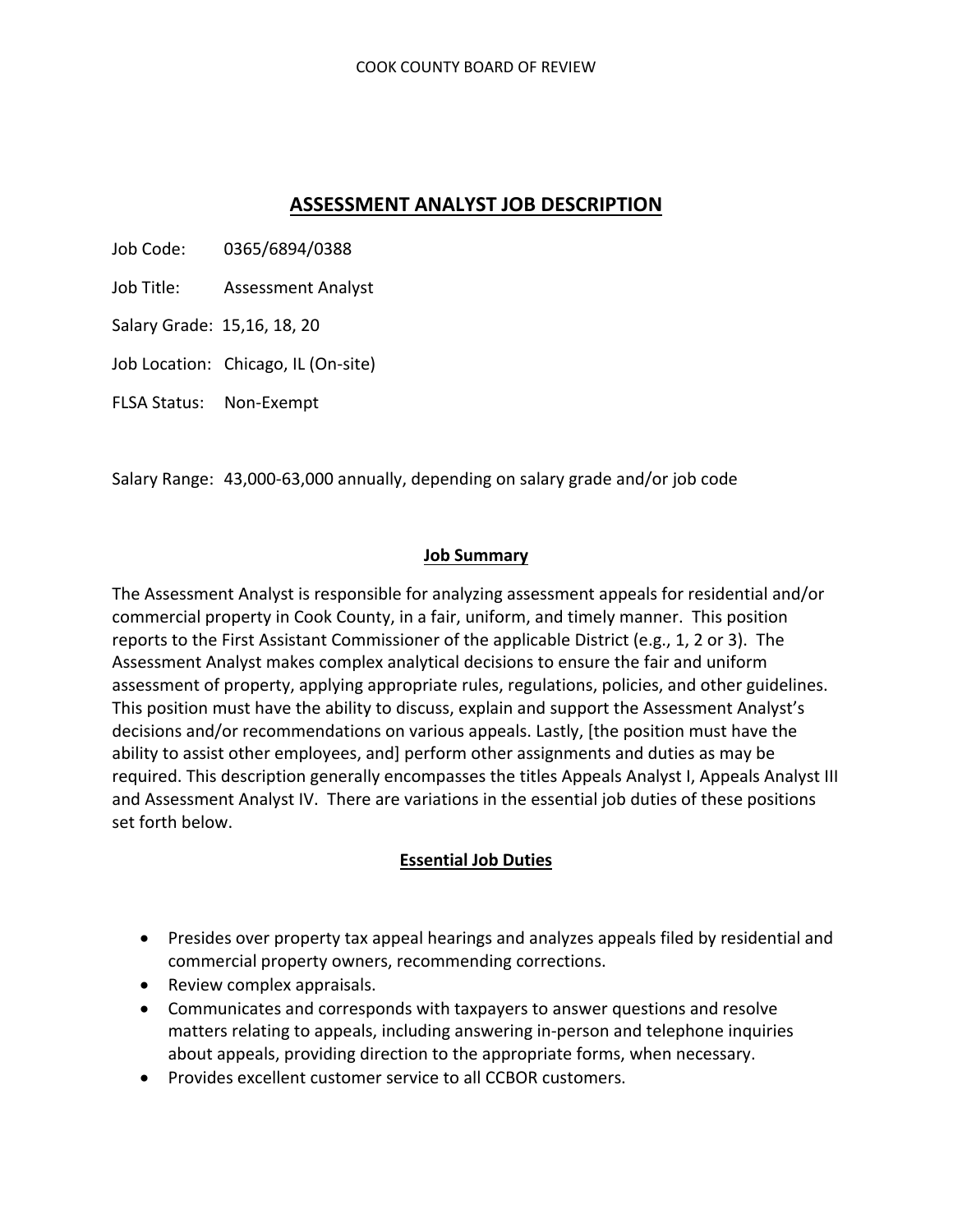- If also responsible for PTAB matters: Represent the Board of Review before the Illinois Property Tax Appeals Board ("PTAB") when taxpayers appeal the Board of Review's decisions. Prepare and present documentary evidence at PTAB hearings. Draft and argue briefs in support of Board decisions.
- If also responsible for exemptions: Preside over hearings and analyze applications for property tax exemptions for, inter alia, churches, hospitals, and schools.
- For each District (1, 2 or 3), one Assessment Analyst will typically be assigned outreach duties for each District. Those outreach duties include preparing and presenting presentations to groups and organizations to educate homeowners about the property tax system and to help homeowners file appeals with the Board of Review.

**This list represents the essential tasks performed by the position. Employee may be assigned additional duties by management as required.**

## **Minimum Qualifications**

 Possession of a Bachelor's degree from an accredited college or university, and two (2) years of full‐time paid work experience in a professional office setting OR possession of a valid High School Diploma or General Education Development (GED) Test Certificate, or an Associate Degree and two (2) years of full‐time paid work experience in a professional office setting.

## **Preferred Qualifications**

- Master's degree or Juris Doctor from ana accredited college or university.
- 2+ years full-time paid work experience with assessments and real estate tax appeals.
- Bi-lingual with proficiency in Spanish, Polish, Korean, Hindi, or Mandarin languages.
- Possession of the CAE designation from the International Association of Assessing Officers (IAAO) or MAI or SRPA designation from the Appraisal Institute.

**(Resume and application must clearly indicate the duration and nature of work experience and education for consideration in accordance with all minimum and preferred qualifications.)**

## **Knowledge, Skills, Abilities, and other Characteristics**